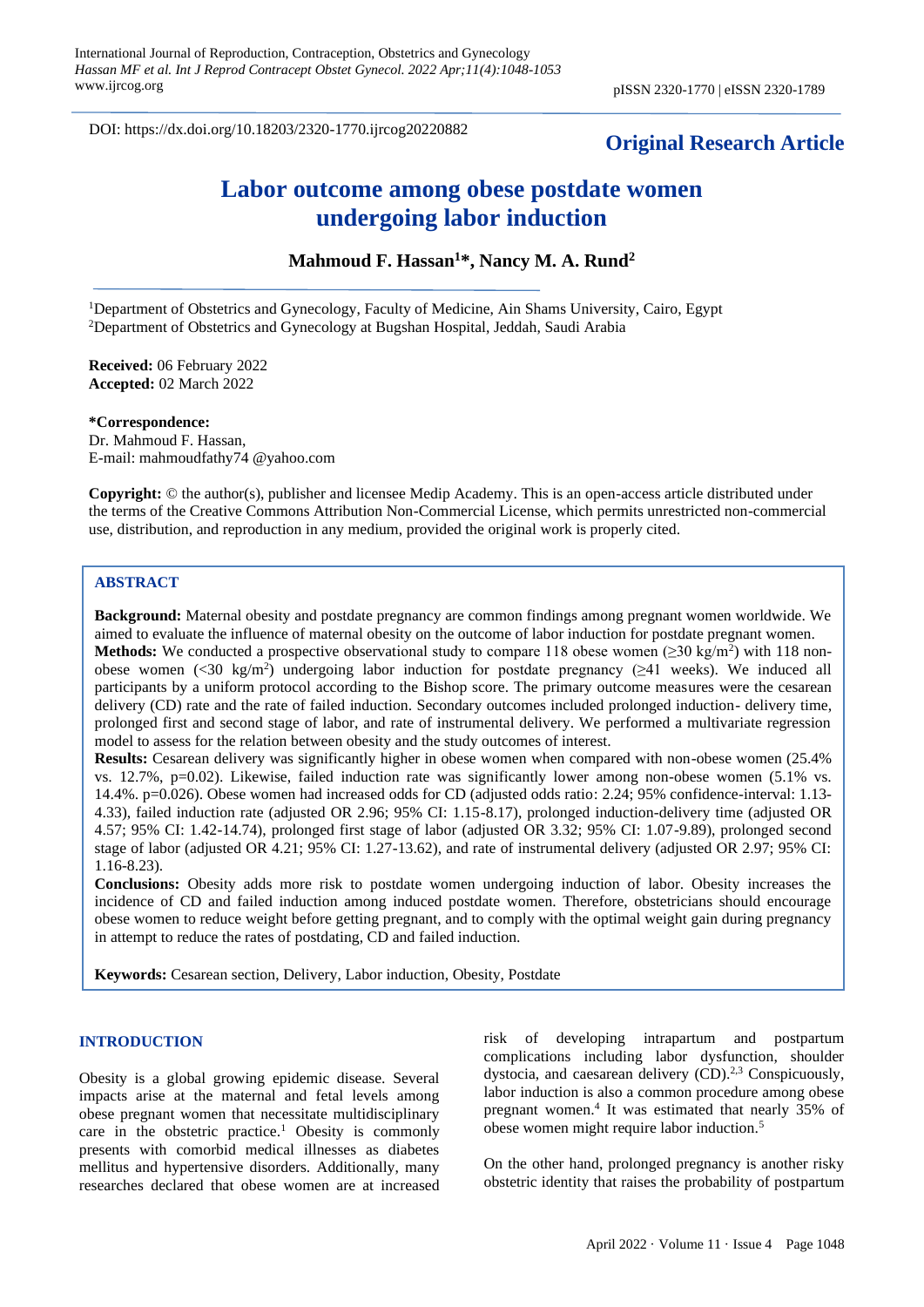hemorrhage and CD rates.<sup>6,7</sup> Furthermore, concerns arising from postdate pregnancies are common among obese women.<sup>8</sup> Several studies demonstrated that obesity was associated with a reduced likelihood of spontaneous labor at term and an increased risk of postdate pregnancy.9,10 The combination of prolonged pregnancy and obesity increases the obstetric challenge, and requires an efficient and coordinated management between obstetricians, midwives, neonatologists, anesthesiologists, and other medical professions according to the possible pre-existing medical comorbidities.<sup>2,11</sup> Noticeably, data regarding the impact of obesity on labor induction particularly in postdate women are not fully elucidated.<sup>12</sup> Therefore, the present study was designed to evaluate the relation between maternal obesity and the success rates of labor induction among women with postdate pregnancy.

### **METHODS**

We conducted the present prospective observational study at the department of obstetrics and gynecology of a private hospital, Jeddah, Saudi Arabia, from February 2010 till March 2017. This trial was performed in compliance with the declaration of Helsinki. The study included postdate women  $(≥ 41$  weeks gestation) with a single viable fetus in cephalic presentation, a reactive non-stress test, a Bishop score of  $\leq$ 7, and with no spontaneous uterine contractions (< 3-4 uterine contractions within 20 minutes). Gestational age was calculated based on the last menstrual period or an early first-trimester sonography. We excluded women with body mass index  $(BMI)$  <18.5 kg/m<sup>2</sup>, multiple pregnancy, prior uterine surgery, active labor, ruptured membranes, chorioamnionitis, antepartum hemorrhage, contraindication to prostaglandins use, diabetes, hypertension, and major fetal anomalies or demise. All participants signed an informed consent before enrolment in the study.

Our study incorporated 236 women with postdate pregnancy planned for induction of labor (IOL). Baseline data and maternal BMI were obtained from all participating women immediately before IOL. We stratified the participating women into two groups: 118 obese women with a BMI  $\geq$ 30 kg/m<sup>2</sup> and 118 non-obese women with a BMI <30 kg/m<sup>2</sup>. Labor induction was conducted according to our hospital protocol. A sterile vaginal examination was done to find out the Bishop score. Accordingly, patients with Bishop score  $\leq 7$ received 3 mg dinoprostone vaginal tablet into the posterior vaginal fornix for a maximum of three doses with 6 hourly intervals. Before application of each prostaglandin dose, we performed a vaginal examination to ascertain the Bishop score and external cardiotocography (CTG) to assess fetal well-being and frequency of uterine contractions. Whenever any patient deemed a Bishop score more than 7 or passed into active labor, she was started the active management of labor 6 hours after placement the last dinoprostone dose. Active labor was defined as at least three firm, rhythmic uterine contractions with duration  $\geq 40$  seconds occurring within a 10-minute period, or achievement of 4 cm dilatation. Active management of labor included amniotomy followed by intravenous oxytocin after two hours if no efficient uterine contractions. We started oxytocin infusion with initial dose of two milliunits per minute. Then, we increased the infusion rate by two milliunits per minute at 30-minute intervals to a maximum dose of 32 milliunits per minute or till 3 - 4 uterine contractions per 10 minutes were achieved. We commenced a continuous electronic fetal monitoring, once the oxytocin infusion was started.

The primary outcome measures were the caesarean delivery (CD) rate and rate of failed labor induction (defined in our institution as a failure to attain active labor within 12 hours after the third dinoprostone vaginal tablet). Secondary outcome measures were prolonged induction to delivery time (defined as more than 95<sup>th</sup> percentile in this cohort, >26.5 hours), prolonged first stage (defined as more than 95<sup>th</sup> percentile in this cohort >10.5 hours), prolonged second stage (defined as more than  $95<sup>th</sup>$  percentile in this cohort >1.5 hours), instrumental delivery, third-or fourth-degree laceration, postpartum hemorrhage (defined as the loss of more than 500 ml of blood following vaginal delivery or more than 1,000 ml following CD), puerperal infection (defined as the occurrence of any of the following: endometritis, wound cellulitis requiring antibiotics, wound reopened for fluid collection or infection, or wound dehiscence), APGAR score at 5 minutes, and neonatal intensive care unit (NICU) admission.

# *Statistical analysis*

The required sample size was calculated using the PS power and sample size calculation, version 3.0.43 (department of biostatistics, Vanderbilt University, Nashville, TN, USA). Sample size calculation was based on CD rate in obese versus non-obese groups as the primary outcome. According to a previous study, there was 14.5% CD rate in non-obese pregnant women undergoing labor induction.<sup>13</sup> We set the power at 80%, alpha error at 0.05, and ratio of the two study groups at 1:1. Accordingly, 118 cases were needed in each group to detect 15% difference in CD rate. The data were collected, revised, coded and entered to the Statistical Package for Social Science (IBM SPSS) version 23. We used the Kolmogorov-Smirnov test to assess for the normality of distribution of the continuous variables. The quantitative data were presented as mean and standard deviations when parametric and median with interquartile range (IQR) when non-parametric. In addition, qualitative variables were presented as number and percentages. The comparison between groups regarding qualitative data was done by the Chi-square test or Fisher exact test when the expected count in any cell found less than 5. The comparison between two independent groups with quantitative data and parametric distribution was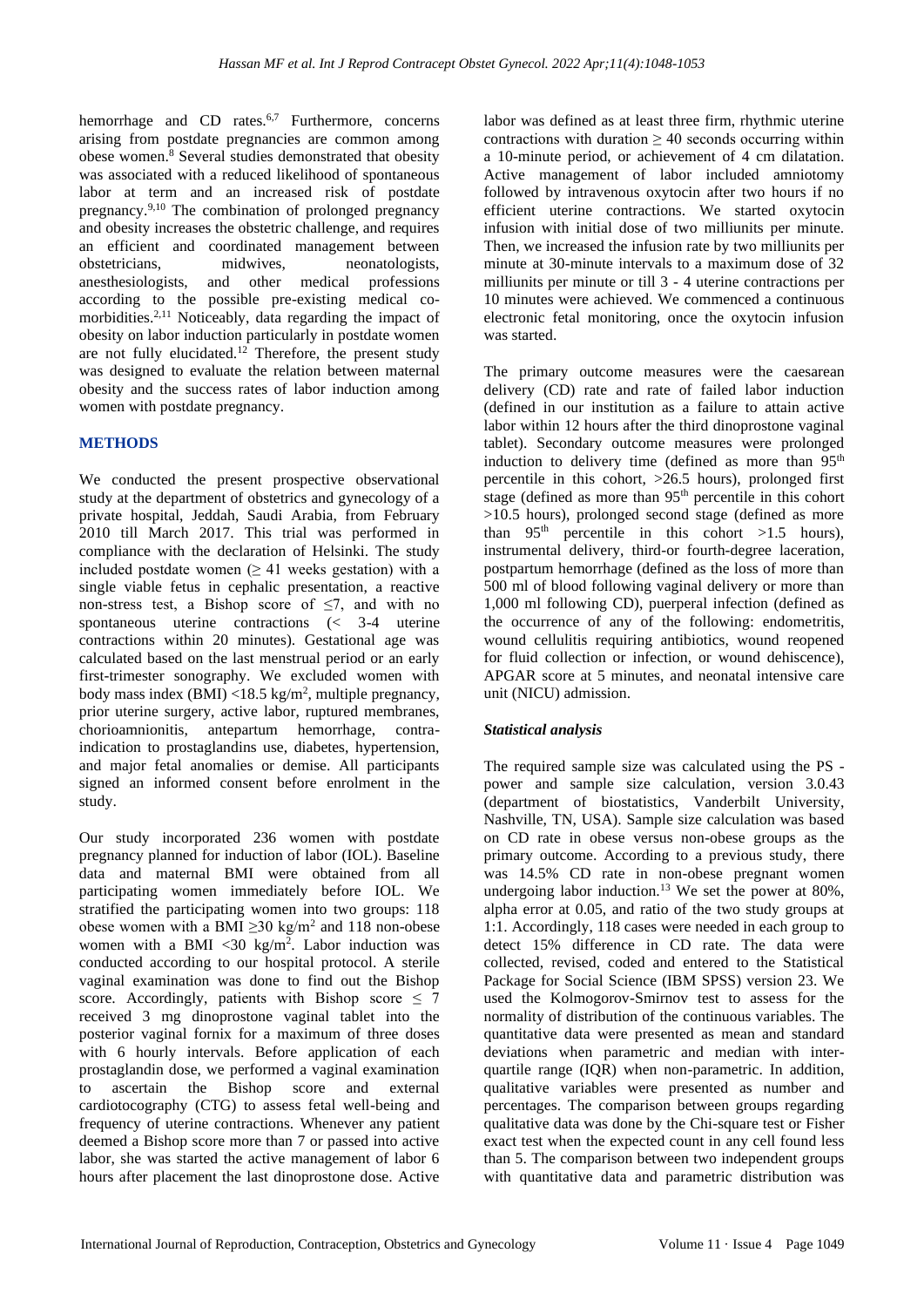done by Independent t-test. Meanwhile, non-parametric data were compared using Mann-Whitney test. Logistic regression analysis was done between obese and nonobese regarding CD rate, failed induction rate, prolonged induction to delivery time, prolonged first and second stage of labor, and instrumental delivery rate. Then, multivariate regression analysis was done to adjust for maternal age, parity, smoking, gestational age, Bishop score, fetal weight, and amniotic fluid index. The Hosmer-Lemeshow goodness-of-fit test was used to evaluate the final models.

# **RESULTS**

In total, 267 women were screened in this study. Thirtyone women declined from the study as they were not meeting the criteria for inclusion  $(N=22)$  or refusing induction of labor (N=9). Two hundred Thirty-six women were stratified into an obese women group (N=118) and a non-obese women group (N=118). The baseline characteristics in both groups (obese and non-obese) were similar as depicted in (Table 1).

#### **Table 1: Baseline characteristics of the study population (n=118).**

| <b>Variables</b>                              | Obese, $N$ (%)     | Non-obese N $(\% )$ | P value |
|-----------------------------------------------|--------------------|---------------------|---------|
| Age (years) (mean±SD)                         | $26.8 + 4.23$      | $27.5 \pm 5.32$     | 0.264   |
| Maternal age above 35 years                   | 10(8.5)            | 8(6.8)              | 0.807   |
| <b>Parity</b>                                 | $1(0-2)$           | $1(0-2)$            | 0.553   |
| <b>Multiparity</b>                            | 67(56.8)           | 61(51.7)            | 0.514   |
| <b>Nulliparity</b>                            | 51(43.2)           | 57(48.3)            |         |
| Gestational age (weeks) (mean±SD)             | $40.3 \pm 2.4$     | $39.8 \pm 3.2$      | 0.175   |
| BMI $(kg/m2)$ (mean $\pm SD$ )                | $33.5 + 4.15$      | $26.4 \pm 3.25$     | < 0.001 |
| <b>Smoking</b>                                | 5(5.9)             | 4(4.7)              | 1.0     |
| Neonatal birth weight $(g)$ (mean $\pm SD$ )  | $3205.5 \pm 117.6$ | $3182.7 \pm 205.5$  | 0.297   |
| Amniotic fluid index (cm) (mean±SD)           | $10.3 \pm 3.2$     | $9.8 \pm 2.8$       | 0.203   |
| <b>Bishop score</b>                           | $4(2-5)$           | $3(1-5)$            | 0.650   |
| Total dinoprostone doses needed for induction | $2(1-3)$           | $2(1-2)$            | 0.731   |

Data presented as mean±standard deviation, median (interquartile range), or number (%), p value <0.05 was considered as significant.

#### **Table 2: Clinical outcome measures of labor induction in the study population (n=118).**

| <b>Variables</b>                                 | Obese, N $(\frac{0}{0})$ | Non-obese $N$ (%) | P value |  |  |  |
|--------------------------------------------------|--------------------------|-------------------|---------|--|--|--|
| <b>Cesarean section</b>                          | 30(25.4)                 | 15(12.7)          | 0.02    |  |  |  |
| <b>Multipara</b>                                 | 18/67(26.9)              | 4/61(6.6)         | 0.002   |  |  |  |
| Primipara                                        | 12/51(23.5)              | 11/57(19.3)       | 0.764   |  |  |  |
| <b>Failure of induction</b>                      | 17/118 (14.4)            | 6/118(5.1)        | 0.026   |  |  |  |
| <b>Indication of cesarean delivery</b>           |                          |                   |         |  |  |  |
| Failure of induction                             | 17/30(56.7)              | 6/15(40)          |         |  |  |  |
| Fetal distress                                   | 5/30(16.6)               | 5/15(33.3)        | 0.469   |  |  |  |
| Failure of progress                              | 8/30(26.7)               | 4/15(26.7)        |         |  |  |  |
| Duration till vaginal delivery (hours) (mean±SD) | $22.8 + 5.8$             | $15.1 \pm 4.3$    | 0.017   |  |  |  |
| <b>Prolonged induction- delivery time</b>        | 14/88 (15.9)             | 4/103(3.9)        | < 0.001 |  |  |  |
| <b>Prolonged first stage</b>                     | 12/88(13.6)              | 5/103(4.9)        | < 0.001 |  |  |  |
| <b>Prolonged second stage</b>                    | 13(14.8)                 | 4(3.9)            | < 0.001 |  |  |  |
| <b>Instrumental delivery</b>                     | 14(15.9)                 | 6(5.8)            | < 0.001 |  |  |  |
| $3rd$ or $4th$ degree vaginal laceration         | 2(2.3)                   | 1(0.8)            | 0.623   |  |  |  |
| Postpartum hemorrhage                            | 4 $(3.4)$                | 6(5.1)            | 0.749   |  |  |  |
| <b>Puerperal infection</b>                       | 4(3.4)                   | 2(1.7)            | 0.683   |  |  |  |
| <b>APGAR</b> score at 5 minutes                  | $7(5-9)$                 | $8(6-10)$         | 0.067   |  |  |  |
| <b>NICU</b> admission                            | 3(2.5)                   | 5(4.2)            | 0.722   |  |  |  |

Data presented as mean±standard deviation, median (interquartile range), or number (%), p value <0.05 was considered as significant.

No statistical difference was found in maternal age, parity, gestational age, smoking habit, neonatal birth weight, amniotic fluid index, Bishop scoring, and total dinoprostone doses needed for labor induction. The outcome measures of labor induction is depicted in (Table 2). The total cesarean section rate was

significantly higher in the obese women compared to non-obese women (25.4% vs. 12.7%, respectively; p=0.02). Cesarean delivery in multiparous obese women was also higher than non-obese group (p=0.002). Meanwhile, primiparous women had similar cesarean section rate in both groups  $(p=0.764)$ . The induction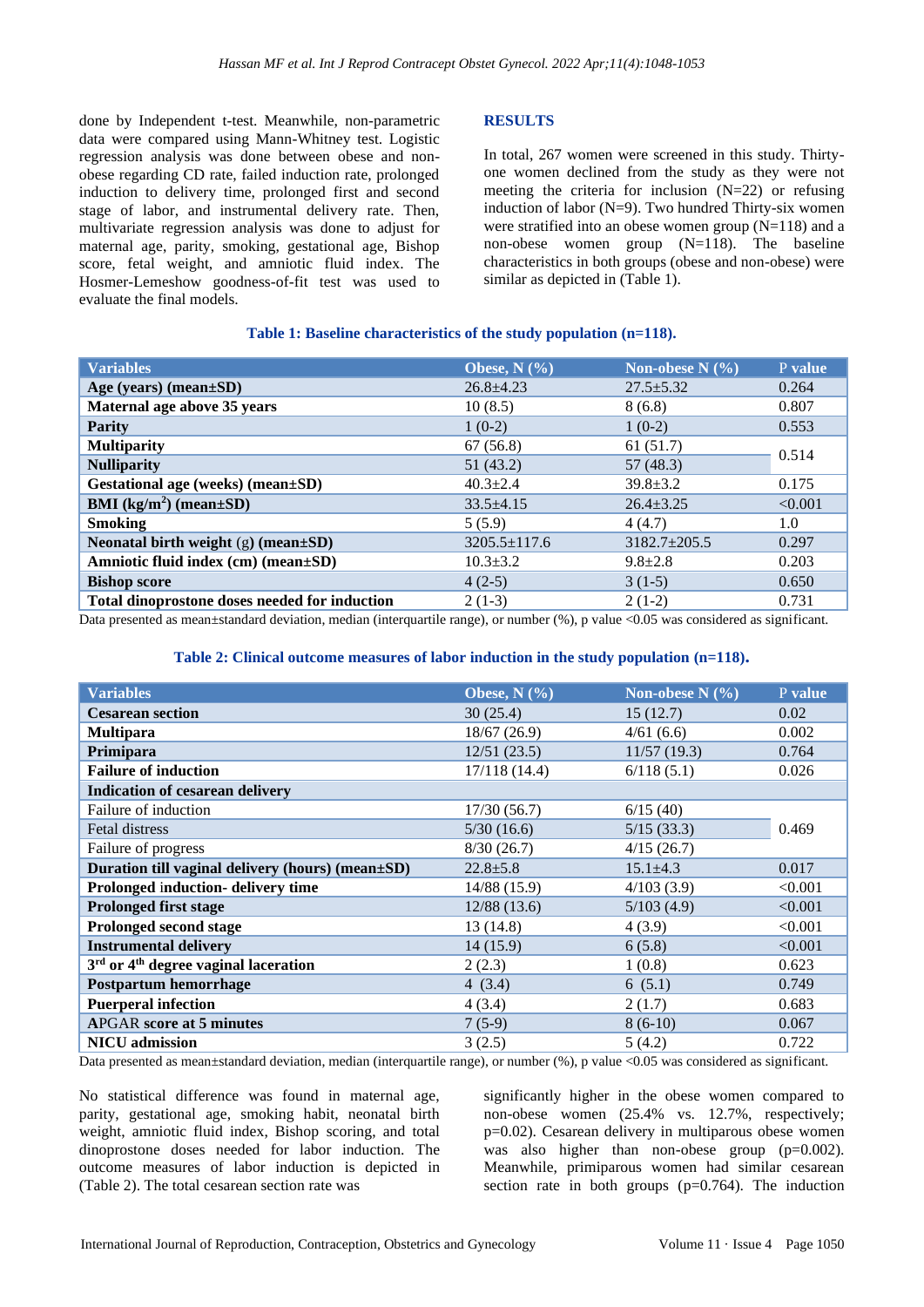failure rate was significantly higher in the obese group compared to the non-obese group (14.4% vs. 5.1%, respectively; p=0.026). Third- or fourth-degree laceration in vaginal delivery, postpartum hemorrhage, puerperal infection, APGAR score at 5 minutes, and NICU admission did not differ between the two groups. However, duration till vaginal delivery was significantly longer in the obese group than the non-obese women  $(22.8\pm5.8 \text{ vs. } 15.1\pm4.3, \text{ respectively}; \text{ p=0.017}).$  As well, prolonged induction to delivery time, prolonged first and second stage of labor, and instrumental delivery rate were significantly increased in the obese group when compared to the non-obese group  $(p<0.001)$ . The association between obesity and clinical outcomes of interest is shown in (Table 3).

| Table 3: Association between maternal obesity and clinical outcomes after labor induction (n=118). |  |  |  |  |  |
|----------------------------------------------------------------------------------------------------|--|--|--|--|--|
|                                                                                                    |  |  |  |  |  |

| <b>Variable</b>                                           | <b>Obese</b> | Non-obese  | OR (CI)                 | P value | Adjusted* OR<br>(CI)     | P value |
|-----------------------------------------------------------|--------------|------------|-------------------------|---------|--------------------------|---------|
| <b>Failure of induction</b>                               | 17(14.4)     | 6(5.1)     | 3.14<br>$(1.19 - 8.28)$ | 0.021   | 2.96<br>$(1.15 - 8.17)$  | 0.031   |
| <b>Cesarean section</b>                                   | 30(25.4)     | 15(12.7)   | 2.34<br>$(1.18-4.63)$   | 0.014   | 2.24<br>$(1.13 - 4.33)$  | 0.022   |
| <b>Prolonged Induction- delivery</b><br>time $^{\dagger}$ | 14/88 (15.9) | 4/103(3.9) | 4.68<br>$(1.48-14.8)$   | 0.009   | 4.57<br>$(1.42 - 14.74)$ | 0.018   |
| <b>Prolonged first stage</b>                              | 12/88 (13.6) | 5/103(4.9) | 3.4<br>$(1.16-9.95)$    | 0.026   | 3.32<br>$(1.07-9.89)$    | 0.032   |
| Prolonged second stage <sup>†</sup>                       | 13/88 (14.8) | 4/103(3.9) | 4.29<br>$(1.35-13.69)$  | 0.014   | 4.21<br>$(1.27-13.62)$   | 0.021   |
| <b>Instrumental delivery</b>                              | 14/88 (15.9) | 6/103(5.8) | 3.06<br>$(1.22 - 8.34)$ | 0.029   | 2.97<br>$(1.16 - 8.23)$  | 0.037   |

\*Odds ratio was adjusted for maternal age, parity, smoking, gestational age, Bishop score, fetal weight, and amniotic fluid index. **†** The denominator varies from the total sample size because it was limited to women with vaginal deliveries, p value <0.05 was considered as significant.

Obesity was associated with a more than twofold increase in the odds of caesarean delivery and a more than threefold increase in the odds of failed induction of labor. Obesity also associated with greater odds of prolonged induction to delivery time, prolonged first and second stage of labor, and instrumental delivery (Table 3). In multivariable analysis, obesity remained significantly associated with caesarean delivery (adjusted OR 2.24, 95% CI: 1.13-4.33), failed induction (adjusted OR 2.96, 95% CI: 1.15-8.17), prolonged induction to delivery time (adjusted OR 4.57, 95% CI: 1.42-14.74), prolonged first stage (adjusted OR 3.32, 95% CI: 1.07-9.89), prolonged second stage (adjusted OR 4.21, 95% CI: 1.27-13.62), and instrumental delivery (adjusted OR 2.97, 95% CI: 1.16-8.23) (Table 3).

#### **DISCUSSION**

Obesity is now a widespread chronic illness. Consequently, more obese women of reproductive age are incessantly increasing.<sup>14</sup> Conspicuously, obese pregnant women are more liable to progress to postdate, and to endure an induction of labor.<sup>16</sup> However, data regarding the impact of obesity on labor induction of postdate pregnant women are deficient in literature. In this prospective observational study, we evaluated the impact of obesity on the labor induction outcomes in postdate women. We found that obesity increased the incidence of failed induction and caesarean delivery among induced postdate pregnant women. Moreover, obesity prolongs the duration of first and second stage of labor, and induction to delivery time. These differences in labor initiation and labor progress may be caused by plentiful inflammatory and endocrine changes present in obese women.<sup>2</sup>Many in vitro studies displayed a reduced frequency and force of uterine contractions as maternal BMI increased.<sup>17,18</sup> The inhibitory effects of elevated maternal leptin or cholesterol levels and dwindled calcium flux pay take part in uterine quiescence or a suppression of myometrial activity in obese women.<sup>19,20</sup> Furthermore, maternal obesity is associated with lower corticotrophin releasing hormone and cortisol levels, or potentially elevated estrogen levels which might impact length of the pregnancy and delay parturition.<sup>21,22</sup>

Ronzoni and colleagues retrospectively examined the association between BMI and CD rate among a cohort of 7,543 women with singleton term pregnancies undergoing labor induction and reported a higher CD rate in obese women compared with non-obese women (37% vs. 25%, respectively;  $p<0.001$ ).<sup>23</sup> Similarly, a recent retrospective study for 329 participants analyzed the effect of BMI on the outcome of labor induction and concluded that women with higher BMIs had an increased risk of CD (p<0.0006) and a longer induction to delivery time  $(p<0.01)$ .<sup>24</sup> In collaboration with our data, Wolfe and co-workers performed a population based cohort study to compare the rate of failed IOL between obese and normal-weight women and declared that the induction failure rates were allied with increasing obesity class from 13% in normal weight women to 29% in class III obese women (body mass index  $\geq 40$  kg/m<sup>2</sup>). On top, obesity had increased odds for failed IOL by more than two folds. We also demonstrated prolonged first and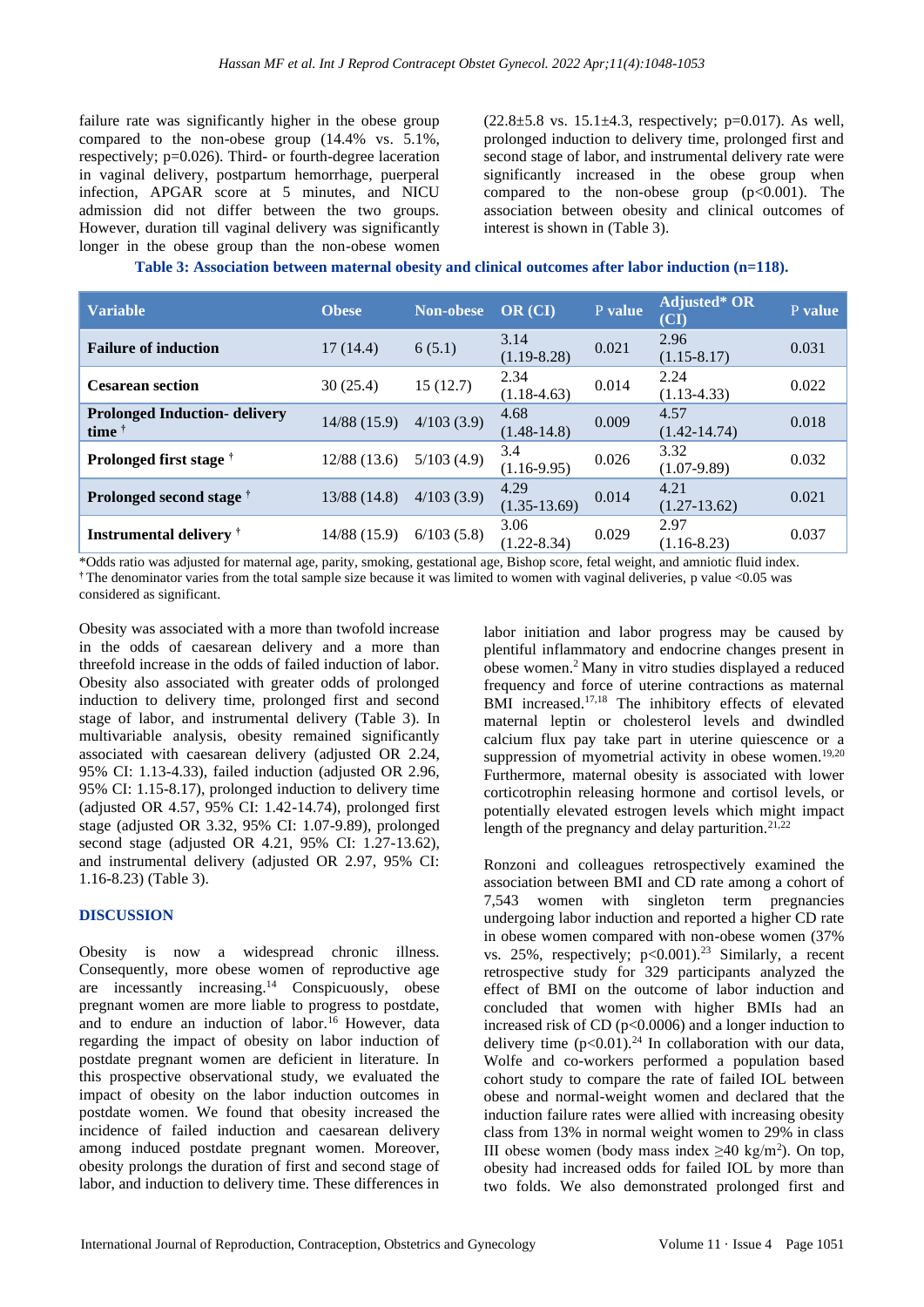second stage of labor in obese women in comparison to non-obese women. Comparable results were stated by Kominiarek et al. who evaluated 118,978 women with singleton term cephalic pregnancies. Among this cohort, nulliparous women with a BMI of  $\geq 40$  took 1.2 hours longer to reach 10 cm than women with a BMI <25. For multiparous women, it took women with a BMI of ≥40 significantly longer time to reach 6 cm compared with women with a BMI of  $\langle 25 (3.4 \text{ vs. } 2.4 \text{h})$ . In addition, Kominiarek et al declared that the incidence of operative vaginal delivery increased in consort with the rise of BMI in both the nulliparous women  $(p<0.001)$  and the multiparous women  $(p<0.05)$ .<sup>25</sup>

Our findings, however, differ from that of Roloff and coworkers who found that obesity (BMI>30) did not influence the risk of CD ( $p=0.475$ ), active labor duration ( $p=0.383$ ), and operative delivery ( $p=0.530$ ) among 133 induced pregnant women.<sup>26</sup> Possible explanations might be that Roloff used a smaller sample size. Besides, in their study, obese women required a larger cumulative oxytocin dose to achieve vaginal birth during labor induction. Another study by Beckwith et al stated no difference in the caesarean delivery rate among obese and non-obese women with mechanical cervical ripening (31% versus 29%, p<0.69). Furthermore, there was a comparable rate of failure to achieve active labor in both obese and non-obese women undergoing mechanical cervical ripening (19 versus  $15\%$ ,  $p=0.55$ ).<sup>27</sup> It is plausible that mechanical cervical ripening had a different nature in comparison with prostaglandins induction method. As well, mechanical induction might be more independent of maternal weight than prostaglandins. Current study had many strength points. It was a prospective and powered study. Besides, we studied all patients in a single center managed by a single practice group according to a uniform labor induction protocol. Nevertheless, our study has some limitations. First, the study was conducted in a single center that may limit the generalizability of our conclusions. Second, we didn't study the effect of various methods of labor induction as mechanical cervical ripening. Third, we used the BMI at the labor admission which might be biased because it takes into account the gestational weight gain. Therefore, future multi-centeric studies considering a gestational weight gain along with BMI at labor admission might provide better evaluation for the impact of obesity on labor induction.

# **CONCLUSION**

In conclusion, obesity added more risk to postdate pregnant women who required induction of labor. Obese postdate women undergoing labor induction had a higher incidence for caesarean delivery, failed induction, prolonged induction to delivery time, and prolonged active stage of labor when compared to non-obese women. Hence, obstetricians should make every attempt to encourage obese women for weight reduction prior to get pregnant and to advise them for optimal weight gain during pregnancy so as to avoid the bad consequences of obesity during pregnancy and at labor induction.

#### **ACKNOWLEDGMENTS**

Authors would like to thank the obstetrics and gynecology department at Bugshan hospital for the great assistance during the data collection.

*Funding: No funding sources Conflict of interest: None declared Ethical approval: The study was approved by the Institutional Ethics Committee*

#### **REFERENCES**

- 1. Ng M, Fleming T, Robinson M. Global, regional, and national prevalence of overweight and obesity in children and adults during 1980–2013: a systematic analysis for the Global Burden of Disease Study 2013. Lancet. 2014;384(9945):766-81.
- 2. Carlson NS, Hernandez TL, Hurt KJ. Parturition dysfunction in obesity: time to target the pathobiology. Reprod Biol Endocrinol. 2015;13:135.
- 3. Kobayashi N, Lim BH. Induction of labour and intrapartum care in obese women. Best Pract Res Clin Obstet Gynaecol. 2015; 29(3):394-405.
- 4. Goldstein RF, Abell SK, Ranasinha S. Association of gestational weight gain with maternal and infant outcomes: a systematic review and meta-analysis. JAMA. 2017;317(21):2207-25.
- 5. Arrowsmith S, Wray S, Quenby S. Maternal obesity and labour complications following induction of labour in prolonged pregnancy. BJOG. 2011;118(5):578-88.
- 6. Lee VR, Darney BG, Snowden JM. Term elective induction of labour and perinatal outcomes in obese women: retrospective cohort study. BJOG. 2016; 123(2):271-8.
- 7. Tanaka K, Matsushima M, Izawa T. Influence of maternal obesity on fetal growth at different periods of pregnancies with normal glucose tolerance. J Obstet Gynaecol Res. 2018;44(4):691-6.
- 8. Caughey AB, Stotland NE, Washington AE. Who is at risk for prolonged and postterm pregnancy? Am J Obstet Gynecol. 2009;200(6):683.e1-683-5.
- 9. Denison FC, Price J, Graham C. Maternal obesity, length of gestation, risk of postdates pregnancy and spontaneous onset of labour at term. BJOG. 2008;115(6):720-5.
- 10. Dinatale A, Ermito S, Fonti I. Obesity and fetalmaternal outcomes. J Prenat Med. 2010;4(1):5-8.
- 11.Brusati V, Brembilla G, Cirillo F, et al. Efficacy of sublingual misoprostol for induction of labor at term and post term according to parity and membrane integrity: a prospective observational study. J Matern Fetal Neonatal Med. 2017;30(5):508-13.
- 12. Maged AM, El-Semary AM, Marie HM, et al. Effect of maternal obesity on labor induction in postdate pregnancy. Arch Gynecol Obstet. 2018;298(1):45-50.